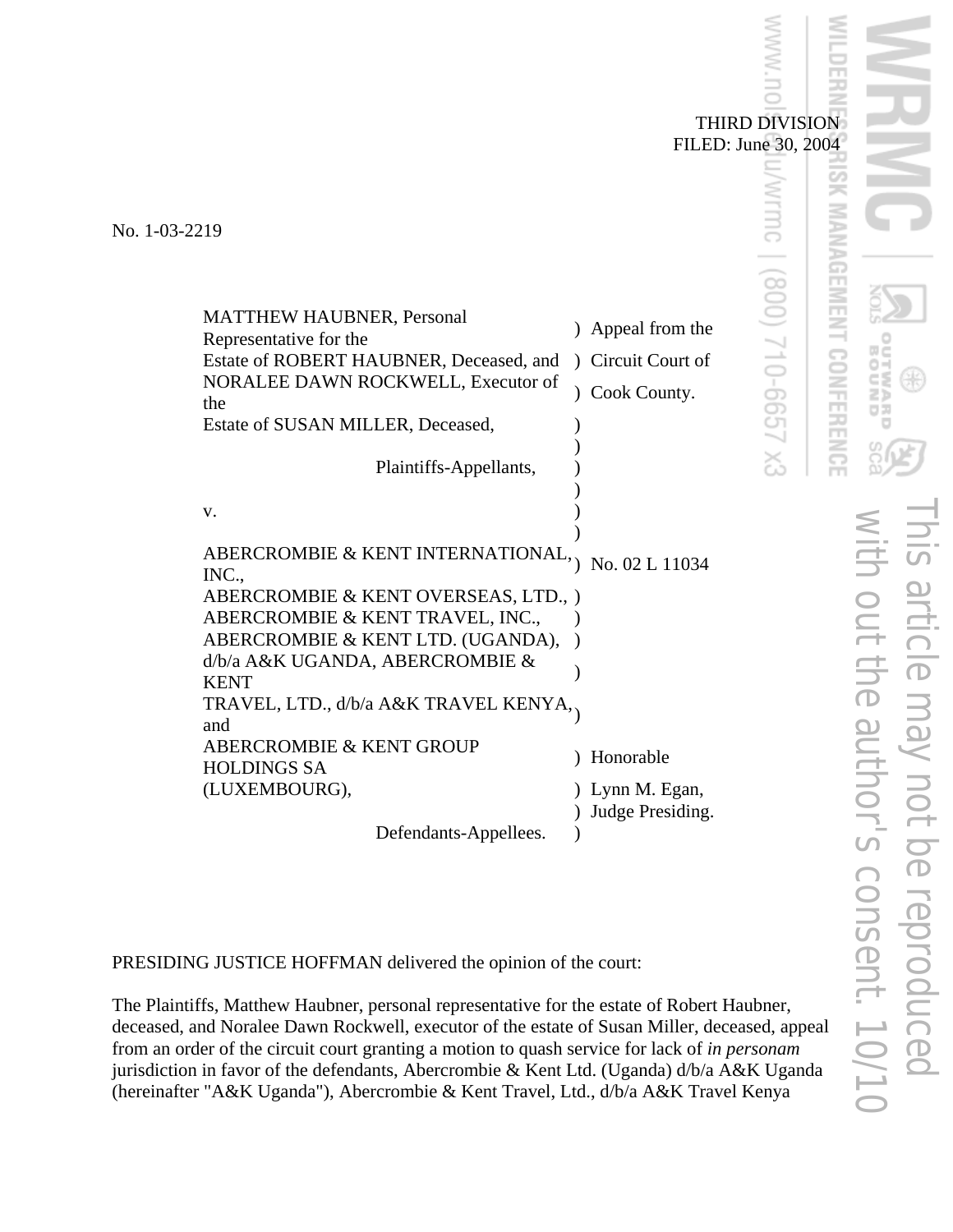(hereinafter "A&K Kenya") and Abercrombie & Kent Group Holdings SA (Luxembourg) (hereinafter "A&K Luxembourg") (collectively "the foreign A&K defendants"). On appeal, the plaintiffs contend that the circuit court erred in failing to assert *in personam* jurisdiction over the foreign A&K defendants under sections 2-209(a)(1) and (b)(4) of the Code of Civil Procedure (the Code). 735 ILCS  $5/2-209(a)(1)$  and (b)(4) (West 2000). For the reasons which follow, we affirm in part, reverse in part and remand for further proceedings.

On March 1, 1999, Haubner and Rockwell were abducted from their tent and murdered by suspected Interahamwe rebels while vacationing at the Gorilla Forest Camp in the Bwindi Impenetrable Forest National Park, Uganda. Probate proceedings were initiated in respect to both decedents in the circuit court of Multnomah County, Oregon.

The case at bar was initiated on May 11, 2000, as a wrongful death and survival action in the circuit court of Cook County against Abercrombie & Kent International, Inc. (hereinafter "A&K Int'l"), Abercrombie & Kent Overseas, Ltd. (hereinafter "A&K Overseas") and Abercrombie & Kent Travel, Inc. (hereinafter "A&K Travel") (collectively "the Illinois A&K defendants"). The complaint alleged that the Illinois A&K defendants owned and operated the Gorilla Forest Camp where the decedents were lodging. The complaint further alleged that the Illinois A&K defendants were negligent in failing to warn the decedents about various acts of civil unrest and armed violence occurring along the Ugandan border and in failing to provide adequate security at the Gorilla Forest Camp.

On July 14, 2000, the Illinois A&K defendants filed a motion to transfer the cause to Du Page County on grounds of lack of venue and *forum non conveniens*. The motion to transfer contained an affidavit from Alistair Ballantine, the chairman of A&K Int'l., which averred that each of the Illinois A&K defendants' offices and sole places of business were in Oak Brook, Du Page County, Illinois.

On February 23, 2001, the plaintiffs were granted leave to amend their complaint to add the foreign A&K defendants. The complaint collectively referred to both the foreign and Illinois A&K defendants as "A&K." Similar to the initial complaint, the amended complaint alleged that "A&K" was an Illinois corporation which owned and operated the Gorilla Forest Camp, and that "A&K" negligently failed to warn and protect the decedents.

On February 22, 2002, A&K Luxembourg filed a request to admit and a notice of removal of the cause to the United States District Court for the Northern District of Illinois based on the doctrine of fraudulent joinder. The request to admit, which was filed before the notice of removal, asked the plaintiffs to admit that the amount in controversy did not exceed \$75,000. On June 6, 2002, the district court remanded the matter back to the circuit court over the objection of the Illinois and foreign A&K defendants.

On August 23, 2002, the foreign A&K defendants filed a motion to quash service of the amended complaint and summons, arguing that the circuit court lacked *in personam* jurisdiction. Attached to the motion were affidavits from corporate officers of A&K Luxembourg, A&K Uganda and Abercrombie & Kent Ltd., (Nairobi) (hereinafter "A&K Nairobi"). Sabine Perrier, of A&K Luxembourg, averred that A&K Luxembourg was a corporation organized under the laws of the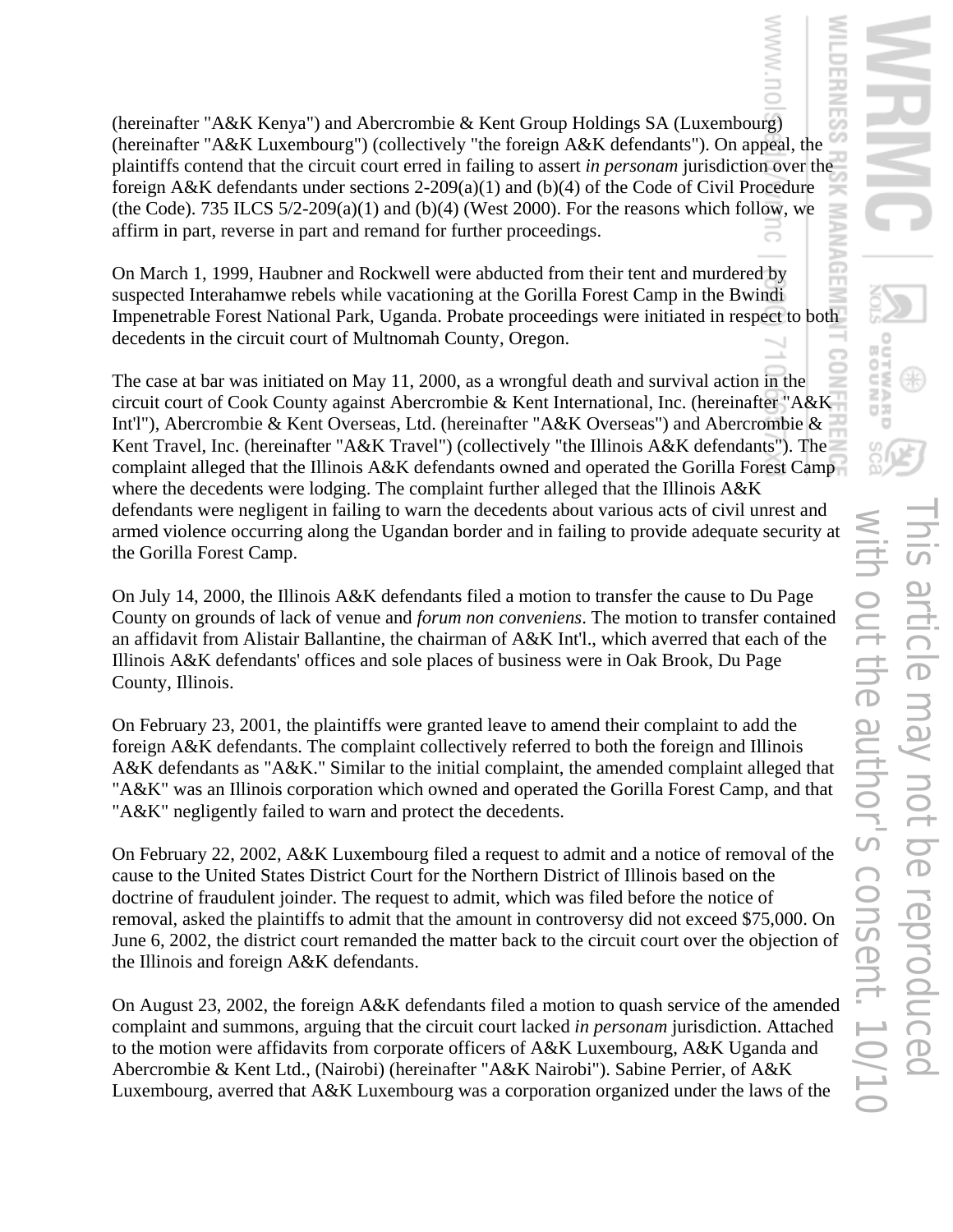Grand Duchy of Luxembourg with its principal place of business and sole office in Luxembourg. A&K Luxembourg operated as a holding company and in that capacity owned an unspecified number of shares of the Illinois A&K defendants. A&K Luxembourg also shared one common director with A&K Int'l and A&K Travel.

Peter Ngori, the managing director of A&K Nairobi, averred the following. A&K Nairobi, whose principal place of business and sole office was located in Kenya, was a retail tour operator and was primarily owned by A&K Luxembourg. A&K Nairobi was the majority shareholder of the entity known as A&K Kenya before the sale and dissolution of the later in June 1999. A&K Nairobi was incorrectly served with the amended complaint under the name A&K Kenya, and was submitting Ngori's affidavit in support of the foreign A&K defendants' motion to quash. A&K Kenya had operated as a retail travel agency with its sole place of business in Kenya. In July 1998, an independent African safari guide had contacted A&K Kenya for assistance in securing certain permits and arrangements for the decedents' trip. A&K Kenya subsequently worked with A&K Uganda to obtain the requested permits and accommodations for the decedents' vacation into the Bwindi Impenetrable Forest National Park and their lodging at the Gorilla Forest Camp.

Patrick Shah, the general manager of A&K Uganda, averred that A&K Uganda's principal place of business and sole office was located in Uganda, where the corporation organized and arranged various safaris and tours, and that A&K Luxembourg held a majority ownership interest in A&K Uganda. Employees of A&K Uganda would occasionally communicate with A&K Int'l via email or telephone regarding safaris and tours organized by the two corporations and, in March 1998, Shah personally visited the offices of A&K Int'l in Illinois. Shah further averred that A&K Uganda had worked with A&K Kenya to arrange certain aspects of the decedents' travel arrangements within Africa.

Following the circuit court's allowance of limited discovery pursuant to Supreme Court Rule 201(l) (Official Reports Advance Sheet No. 8 (May 17, 2002), R. 201(l), eff. July 1, 2002), the plaintiffs served interrogatories upon the foreign A&K defendants. A&K Nairobi answered the interrogatories addressed to A&K Kenya, under objection, and only on behalf of A&K Nairobi. The answers revealed, *inter alia*, that A&K Uganda and A&K Nairobi derived 30% and 35%, respectively, of their business from the Illinois A&K defendants. A&K Luxembourg also answered that its board members communicated with the board members of both A&K Int'l and A&K Travel in A&K Luxembourg's capacity as a holding company.

On February 28, 2003, the plaintiffs responded to the foreign A&K defendants' motion to quash, arguing that jurisdiction was proper under sections 2-209(a)(1) and (b)(4) of the Code. 735 ILCS 5/2-209(a)(1) and (b)(4) (West 2000). Attached to their response, the plaintiffs provided several affidavits and "A&K" marketing or promotional materials. An affidavit from Robert McLaurin, which was originally submitted to the district court in support of the plaintiffs' motion to remand, averred that he and his wife were friends of the decedents and had accompanied them on the trip to the Gorilla Forest Camp. McLaurin stated that once he returned from Africa he had a conversation with Ballantine, who agreed to refund \$4,765 to McLaurin on behalf of "A&K." Another document attached to the response, authored by Ballantine, stated that the refund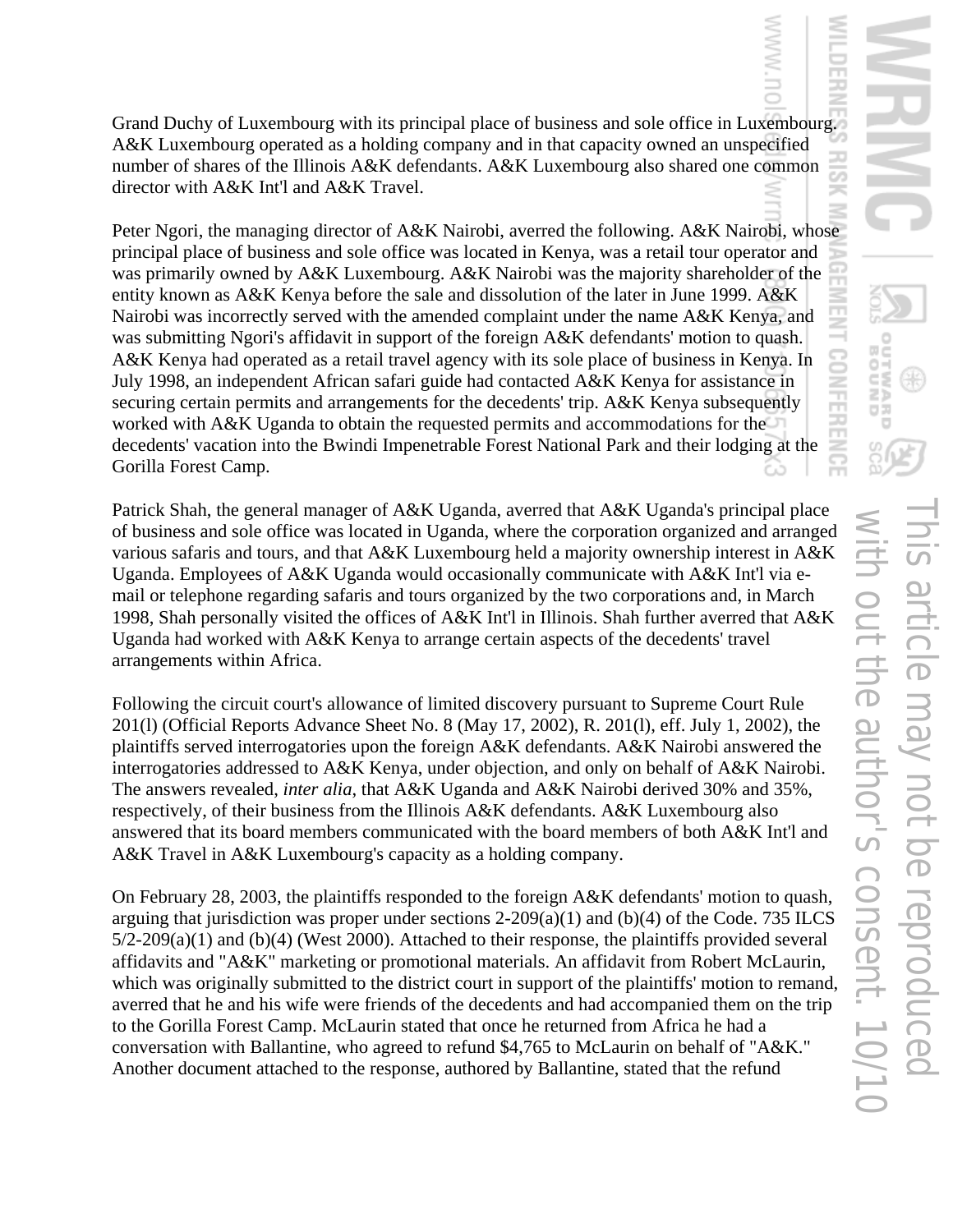provided to McLaurin by A&K Int'l "was merely to facilitate the refund given to Mr. McLaurin from A&K Uganda."

The marketing and promotional materials attached to the plaintiffs' response mainly consisted of several print copies of pages from the "Abercrombie & Kent" (A&K) website. One page traced the history of A&K from its beginnings as a small specialized travel firm based in Kenya, to its expansion "beyond the African continent" with offices in London and Oak Brook, Illinois, and its evolution into "a highly specialized, international, integrated group of companies." Another A&K web page contained a press release dated September 7, 1999. The press release, which originated from Oak Brook, Illinois, extolled A&K's naming as the world's best safari outfitter of 1999 before stating that, "The U.S. headquarters for Abercrombie & Kent International, Inc. is located in Oak Brook, Illinois."

Following a hearing, the circuit court granted the foreign A&K defendants' motion to quash and dismissed the foreign A&K defendants for lack of *in personam* jurisdiction. The circuit court subsequently granted the foreign A&K defendants' motion to make the circuit court's order final and appealable pursuant to Supreme Court Rule 304(a) (155 Ill. 2d R. 304(a)), and this timely appeal follows.

Initially, we address the foreign A&K defendants' motion to strike the plaintiffs' brief and dismiss this appeal for failure to provide an adequate statement of facts in violation of Supreme Court Rule 341(e)(6) (Official Reports Advance Sheet No. 21 (Oct. 17, 2001), R. 341(e)(6), eff. Oct. 1, 2001). While the plaintiffs' relatively short statement of facts may not have set forth every relevant fact in great detail, our review of the record shows that any error is not so egregious as to warrant granting the motion. Therefore, the foreign A&K defendants' motion to strike the plaintiffs' brief and dismiss this appeal is denied.

An Illinois court can assert *in personam* jurisdiction over a non-resident defendant pursuant to section 2-209 of the Code if the defendant is, *inter alia*, transacting business in Illinois (735 ILCS 5/2-209(a)(1) (West 2000)) or "doing business" in Illinois (735 ILCS 5/2-209(b)(4) (West 2000). The burden rests with the plaintiff to establish a *prima facie* basis for exercising *in personam* jurisdiction over a non-resident defendant. Spartan Motors, Inc. v. Lube Power, Inc., 337 Ill. App. 3d 556, 559 (2003). A plaintiff's *prima facie* case may be overcome by uncontradicted evidence by the defendant which defeats jurisdiction. Alderson v. Southern Co., 321 Ill. App. 3d 832, 846 (2001). Where the circuit court's determination of jurisdiction is based solely upon documentary evidence our standard of review is *de novo*. Alderson, 321 Ill. App. 3d at 846.

Our discussion begins with A&K Luxembourg and a finding that A&K Luxembourg waived any objection to the circuit court's jurisdiction. An Illinois court obtains personal jurisdiction over a defendant once service is effectuated or when the defendant enters a general appearance. Clay v. Huntley, 338 Ill. App. 3d 68, 76 (2003). Any action taken by a defendant which recognizes the cause of action as being in court constitutes a general appearance unless the action is taken for the sole purpose of objecting to the court's jurisdiction over the defendant's person. Clay, 338 Ill. App. 3d at 76. An exception to the general appearance rule is provided by Rule 201(l), which allows a defendant to conduct limited discovery regarding the issue of personal jurisdiction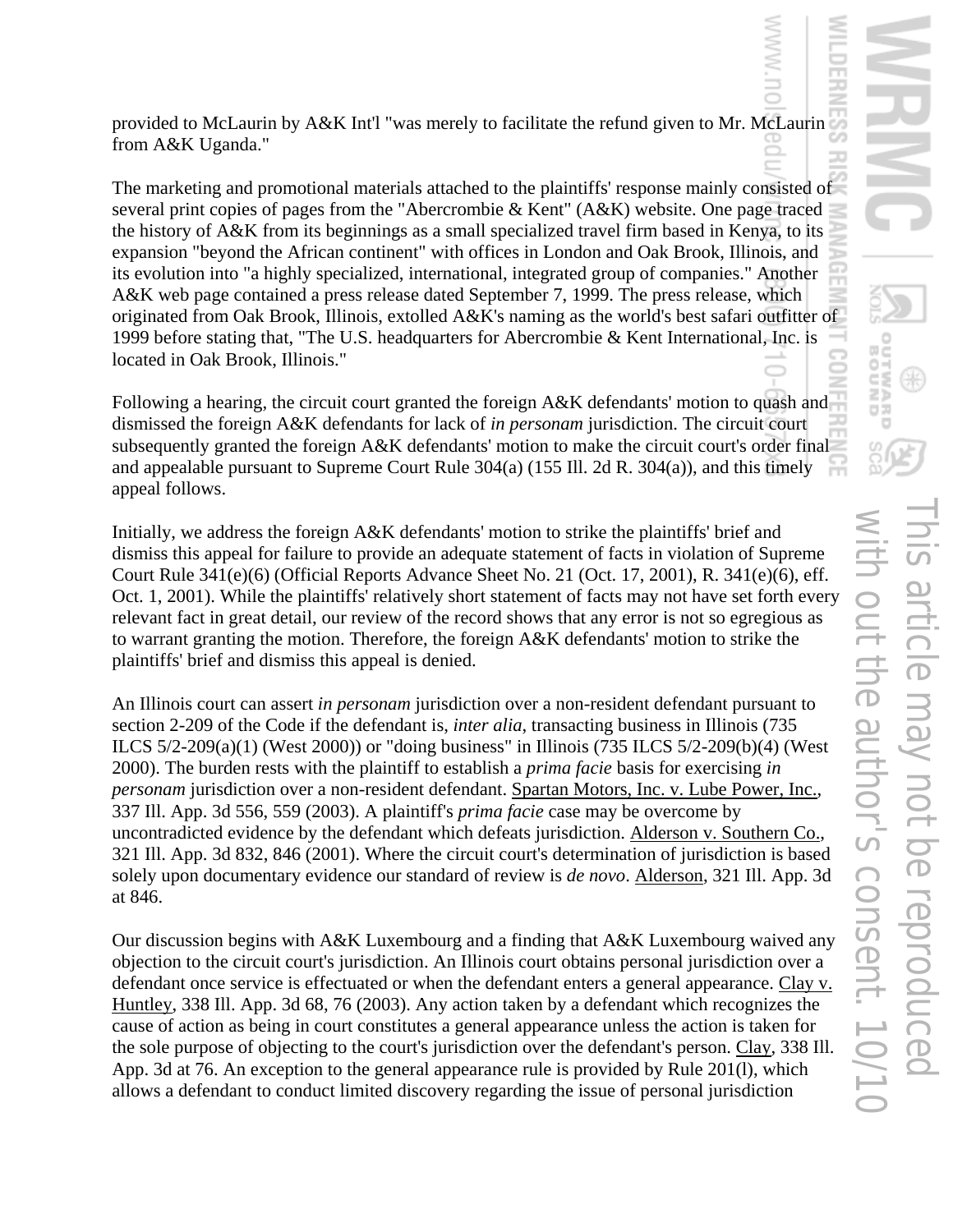without submitting to the general jurisdiction of the court or waiving any objection thereto. Official Reports Advance Sheet No. 8 (May 17, 2002), R. 201(l), eff. July 1, 2002. However, a defendant's discovery must be limited to the issue of the court's jurisdiction over the person of the defendant, for the engagement of discovery not limited to the issue of the court's *in personam*  jurisdiction constitutes a general appearance and a waiver of any jurisdictional objection. Pearson v. Lake Forest Country Day School, 262 Ill. App. 3d 228, 233-34 (1994).

Here, the record shows that A&K Luxembourg served a request to admit upon the plaintiffs. The request to admit dealt with the amount in controversy and, while potentially bearing on the issue of the district court's subject matter jurisdiction, it had no relation to the circuit court's *in personam* jurisdiction. As such, the request to admit did not fall under Rule 201(1) and, therefore, constituted a general appearance and a waiver of any objection to the circuit court's *in personam* jurisdiction that A&K Luxembourg may have had. Further, we note that, at the time the request to admit was filed, the circuit court still retained jurisdiction over the cause as A&K Luxembourg had not yet filed its notice of removal with the clerk of the circuit court. See 28 U.S.C.A. § 1446(d); and Georgia v. Rachel, 384 U.S. 780, 797 n. 27, 16 L. Ed. 2d 925, 86 S. Ct. 1783 (1966); Zeglis v. Sutton, 980 F. Supp 958, 961 (N.D. Ill. 1997); Eastern v. Canty, 75 Ill. 2d 566, 571 (1979) (all stating that every requirement of the federal removal statute, including the filing of the notice of removal with the clerk of the state court, must be satisfied before a district court gains exclusive jurisdiction over a matter). Therefore, by filing a request to admit before the circuit court was divested of jurisdiction over the cause, A&K Luxembourg submitted to the jurisdiction of the circuit court and waived any objection to the court's *in personam* jurisdiction.

As for A&K Uganda and A&K Kenya, the plaintiffs first argue that jurisdiction is proper under section 2-209(a)(1) of the Code. 735 ILCS  $5/2$ -209(a)(1) (West 2000). We disagree. Jurisdiction predicated upon this section is only proper where a defendant commits one of the enumerated acts described in subsection (a), and where the cause of action arises directly from the commission of the enumerated act. See 735 ILCS  $5/2$ -209(a)(1) through (14) (West 2000); Forrester v. Seven Seventeen HB St. Louis, 336 Ill. App. 3d 572, 577 (2002); Alderson, 321 Ill. App. 3d at 847. In the case at bar, the plaintiffs' cause of action does not arise from any of A&K Uganda or A&K Kenya's transactions in Illinois. Instead, the plaintiffs are asserting wrongful death and survival actions that arose from actions which took place in Uganda, Kenya, and possibly the decedents' purported home state of Oregon. Accordingly, based upon the facts of this case, *in personam* jurisdiction over A&K Uganda and A&K Kenya is improper under section 2-209(a)(1). See Gaidar v. Tippecanoe Distribution Service, Inc., 299 Ill. App. 3d 1034 (1998) (section 2-209(a)(1) held inapplicable where the plaintiff's cause of action arose from vehicular accident with non-resident defendant outside of Illinois).

In addition to the transaction of business under section  $2-209(a)(1)$ , Illinois courts may exercise *in personam* jurisdiction over non-resident corporate defendants who are "doing business" in Illinois. 735 ILCS 5/2-209(b)(4) (West 2000); Forrester, 336 Ill. App. 3d at 579. There is no precise test for determining whether a foreign corporation is "doing business" in Illinois. Kadala v. Cunard Lines, Ltd., 226 Ill. App. 3d 302, 314 (1992). Rather, a court must perform a case-bycase analysis to determine if a corporation is conducting business of such character and extent as to warrant the inference that the corporation has subjected itself to the jurisdiction and laws of the forum state. Alderson, 321 Ill. App. 3d at 848-49, citing Cook Associates, Inc. v. Lexington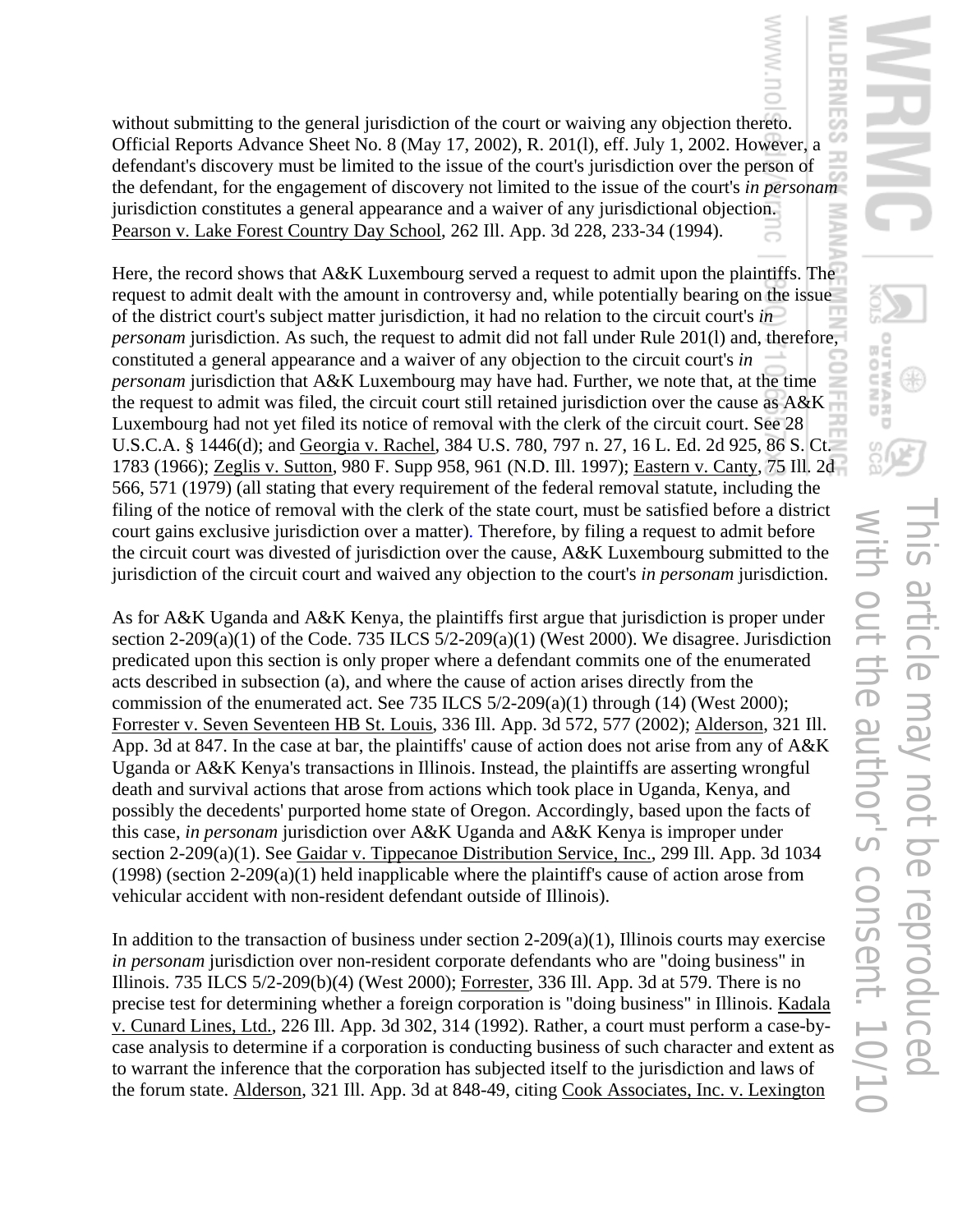United Corp., 87 Ill. 2d 190, 201 (1981). The corporation must transact its business within the state "not occasionally or casually, but with a fair measure of permanence and continuity." Cook Associates, Inc., 87 Ill. 2d at 203, quoting Tauza v. Susquehanna Coal Co., 115 N.E. 915, 917 (1917). The "doing business" standard is quite high but, once satisfied, a corporation is considered a resident of Illinois and may be sued on any cause of action, regardless of whether it arose out of the corporation's contacts with the state. Alderson, 321 Ill. App. 3d at 849.

Our "doing business" analysis begins with an examination of A&K Uganda. The undisputed facts show that A&K Uganda was a tour operator based in Uganda which organized and arranged various travel services. As part of its course of business, employees from A&K Uganda communicated with employees from A&K Int'l regarding various tours and excursions offered by both corporations in Africa. The general manager of A&K Uganda also visited the offices of A&K Int'l on one occasion. Further, A&K Uganda derived 30% of its revenue from business it conducted with A&K Int'l in Illinois, and A&K Int'l issued a refund to one individual on behalf of A&K Uganda. We find that these facts, when viewed as a whole, demonstrate that A&K Uganda was "doing business" in Illinois.

We believe this finding is in line with our previous decision in Gaidar, 299 Ill. App. 3d 1034. In Gaidar, the plaintiff brought a negligence action in an Illinois court following an automobile accident in Indiana with a truck driven by an Indiana resident and owned by an Indiana trucking corporation. The facts showed that the defendant corporation conducted a majority of its business in the Midwest, with less than 2% of its monthly trucking business originating or terminating in Illinois and less than 10% of its total monthly mileage driven in Illinois. The frequency of the defendant corporation's business contacts with Illinois were further described as "fewer than 30 times a year" in relation to one Illinois client, and "from time to time" with several other Illinois clients. Further, the defendant corporation did not directly advertise in Illinois, but rather belonged to several associations that had directories listing its name. Nevertheless, we held in Gaidar that the plaintiff proved a *prima facie* case of *in personam* jurisdiction based on section 2- 209(b)(4) of the Code. In so holding, we declared:

"[The defendant corporation's] contacts with Illinois may not have been numerous, but its contacts were not random, fortuitous, or attenuated. The relatively small percentage of trips made to Illinois is not determinative; it is whether business in Illinois was fairly regular. [Citation.] [The defendant corporation's] business in Illinois was sufficiently regular to satisfy section 2- 209(b)(4). [Citation.]

\*\*\*

\*\*\* The evidence that [the defendant corporation] did not have an office in Illinois, \*\*\* did not advertise for business in Illinois, \*\*\* that less than 2% of shipments were for Illinois customers, that about 10% of the total miles were driven in Illinois, and that [the defendant corporation] did not have any "big" customers in Illinois was not sufficient to overcome the *prima facie* case of jurisdiction. We conclude that [the defendant corporation] was doing sufficient business in Illinois to subject it to jurisdiction to Illinois courts under [section 2-209(b)(4)] \*\*\*." Gaidar, 299 Ill. App. 3d at 1043-44.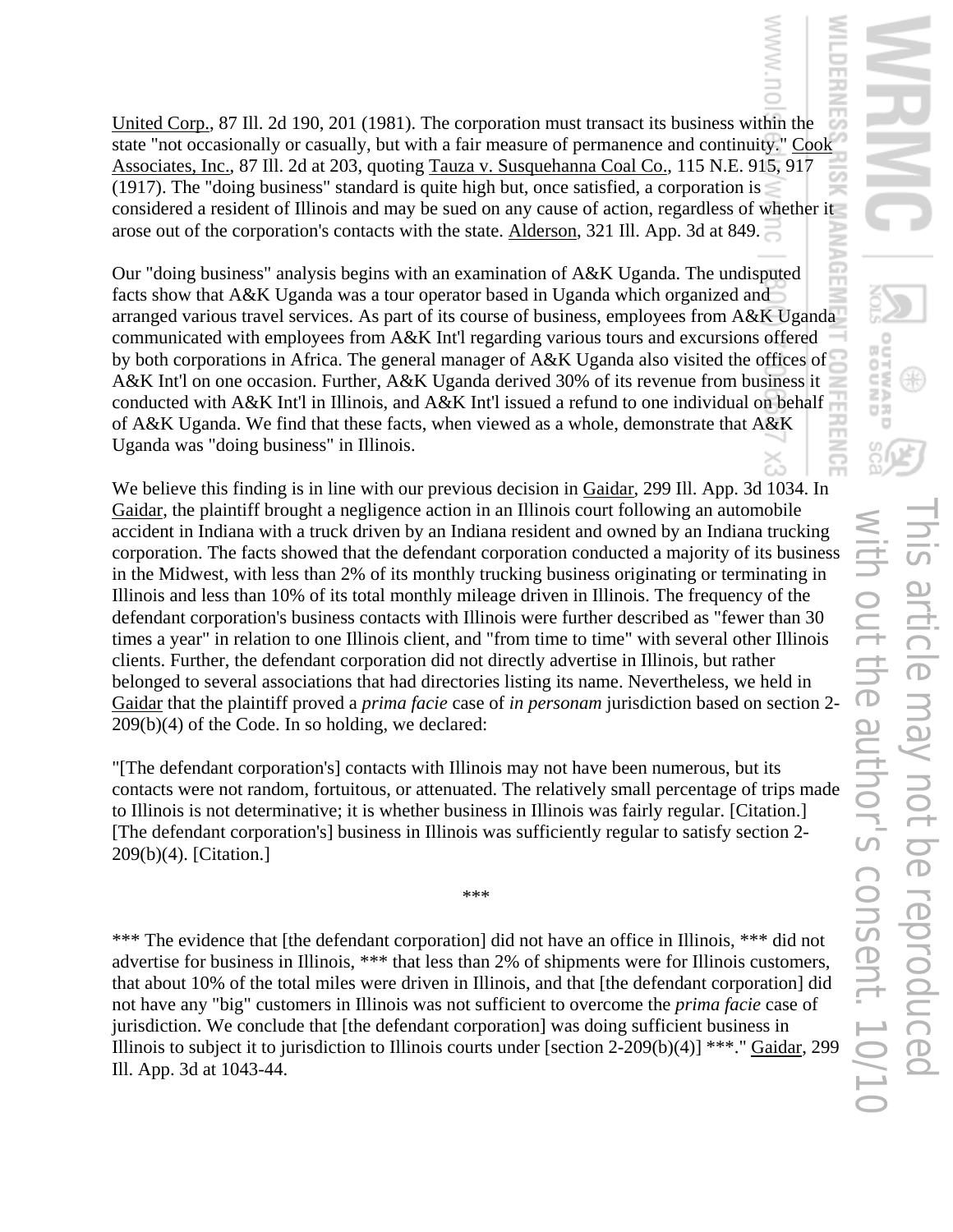Here, we find that, similar to the defendant corporation in Gaidar, A&K Uganda's contacts with Illinois were not random, fortuitous or attenuated and that its business in Illinois was sufficiently permanent and continuous to satisfy section 2-209(b)(4). Just as the lack of a corporate office or direct advertising in Illinois were insufficient factors to defeat jurisdiction in Gaidar, they fail to establish that A&K Uganda was not "doing business" in Illinois. Moreover, while the defendant corporation in Gaidar derived a small percentage of its business from Illinois and could not be said to have a "big" client in Illinois, the opposite is true here: A&K Uganda derived a substantial amount of its revenue from A&K Int'l.

Further, the record positively rebuts the foreign A&K defendants' assertion that A&K Uganda did not advertise or promote their products in Illinois. Employees of A&K Uganda communicated with employees of A&K Int'l, both through electronic means and in person, in relation to their sole business purpose of selling safari tours. This promoting and marketing with A&K Int'l clearly bore fruit, as 30% of A&K Uganda's revenue originated from sales of its products through A&K Int'l. Moreover, the marketing and promotional materials the plaintiffs submitted to the circuit court show a common marketing approach by the "A&K Group of Companies" meant to promote and benefit each branch of the A&K family.

Finally, although the foreign A&K defendants are correct that even substantial revenues from sales in non-product liability cases are insufficient to satisfy the "doing business" standard (see Rokeby-Johnson v. Derek Bryant Insurance Brokers, Ltd., 230 Ill. App. 3d 308, 319 (1992)), this argument fails to recognize that a determination of whether a court possesses *in personam* jurisdiction is made on a case-by-case basis after examining all of the relevant circumstances. Alderson, 321 Ill. App. 3d at 849. Here, as discussed above, in addition to the continued and substantial revenues generated from the sale of its products in Illinois, A&K Uganda's direct relationship with A&K Int'l and its implicit marketing and promotion in this state demonstrates that A&K Uganda's activities in Illinois were regular, continuos and systematic such that it was "doing business" in Illinois. In a manner similar to the Gaidar court, we find here that A&K Uganda was conducting its business in Illinois with such a measure of permanence and continuity to warrant the inference that it has subjected itself to the jurisdiction and laws of Illinois pursuant to section 2-209(b)(4) of the Code.

While we find that the evidence affirmatively shows that A&K Uganda was "doing business" in Illinois, we cannot find from the evidence presented that A&K Kenya was likewise "doing business." From the information provided by A&K Nairobi, it was shown that A&K Kenya, in connection with A&K Uganda, participated in the capacity of a travel agent in certain aspects of the decedents' trip. Contrary to numerous claims by both parties on appeal, however, the evidence does not show that A&K Kenya derived any of its business from A&K Int'l or communicated on any occasion with any Illinois entity. It is A&K Nairobi, who is not a party to this matter, which derived 35% of its business from and occasionally communicated with A&K Int'l. Accordingly, based on the lack of evidence concerning A&K Kenya's contacts with Illinois, we find that the plaintiffs have failed to sufficiently support a conclusion that A&K Kenya was conducting business in Illinois with any measure of permanence and continuity to warrant a finding that it was "doing business" in this state.